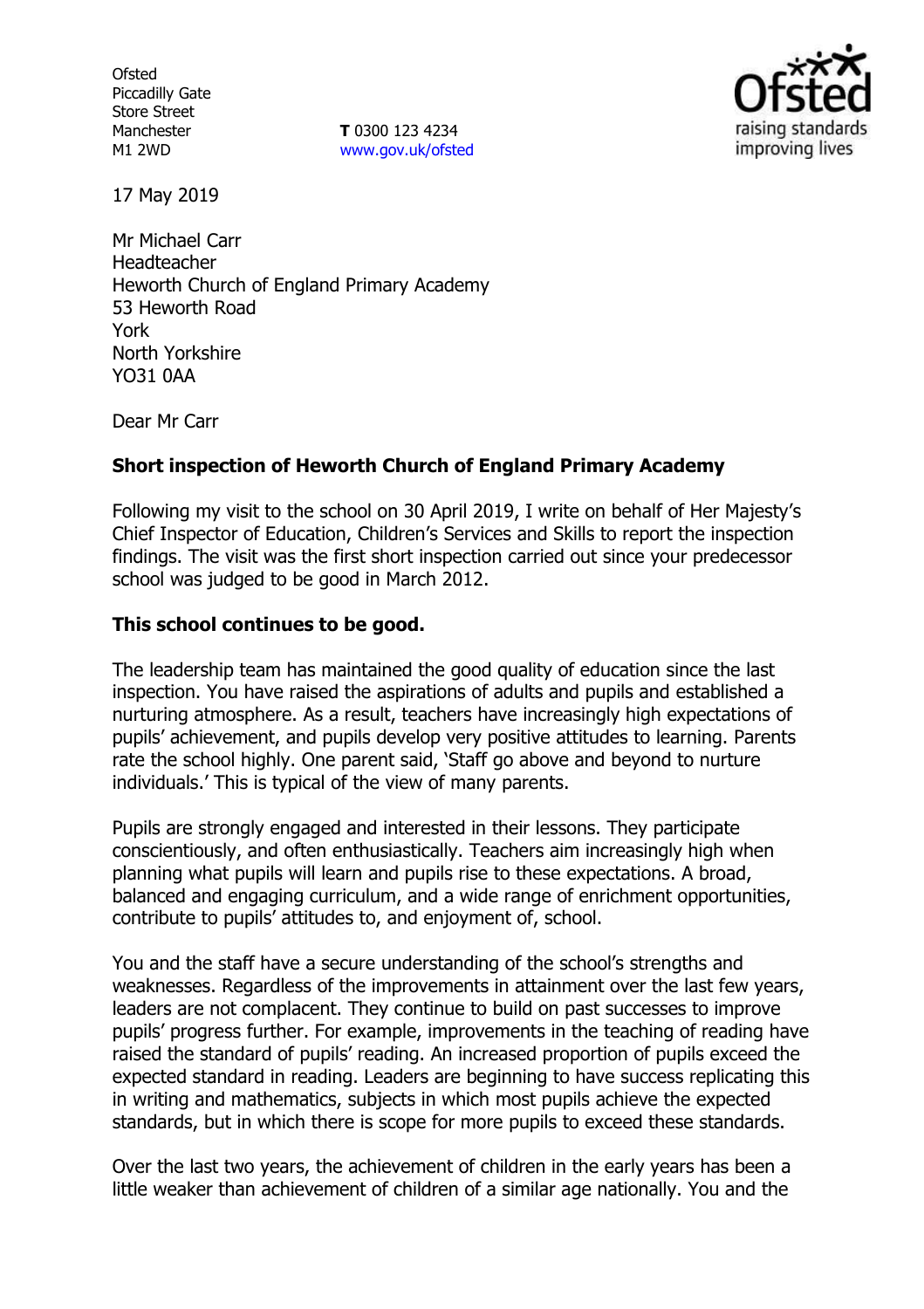

early years leader are beginning to take effective action to improve children's outcomes, particularly in reading and writing. There remain weaknesses in the extent to which the activities children access independently contribute to their learning. This is because these activities do not challenge children consistently well or help them to apply their developing knowledge.

You ensure that the curriculum makes a strong contribution to pupils' spiritual, moral, social and cultural development, for example through religious education (RE) and curriculum-themed weeks. As a result, pupils demonstrate tolerance, respect and open-minded attitudes to diversity. They generally have a welldeveloped knowledge of the cultures and faiths that they learn about, including those other than Christianity. However, pupils' knowledge and understanding about gender diversity are limited. Therefore, there is scope to improve further pupils' preparedness for life in modern Britain.

The Pathfinder Trust has ensured, through professional support and challenge, that it has a clear picture of the strengths and weaknesses of the school. Trustees and trust leaders hold school leaders to account well. Collaboration between schools in the trust has contributed to the development of middle leaders in the school, and consequently, raised the standards pupils attain.

Members of the local governing committee (LGC) bring the right sorts of skills and experience to their role. They are committed. They have an accurate view of the quality of education. The trust's scheme of delegation helps the LGC to focus on the most important improvement priorities. Consequently, governors hold you and other leaders to account effectively.

## **Safeguarding is effective.**

The leadership team has ensured that all safeguarding arrangements are fit for purpose. The record of safer recruitment checks on adults who are employed or volunteer at the school is complete and up to date. The school site is safe and secure.

Thorough child protection records show that staff report and record concerns they have about individual pupils. Staff have been trained in their fundamental duties, including the 'Prevent' duty. However, records of training are not detailed, making it difficult for those responsible, including governors and the trust, to keep a precise check on which staff have had full and comprehensive training.

Many parents commented on how caring and friendly the staff are. Pupils I asked all said that they had a trusted adult in school in whom they can confide. A very small minority of parents expressed concerns about bullying. However, pupils, who have a well-developed understanding of what bullying is, reported that bullying is rare and that adults deal with it effectively. Pupils' positive behaviour makes a strong contribution to pupils' safety. Pupils learn how to stay safe, including how to stay safe online.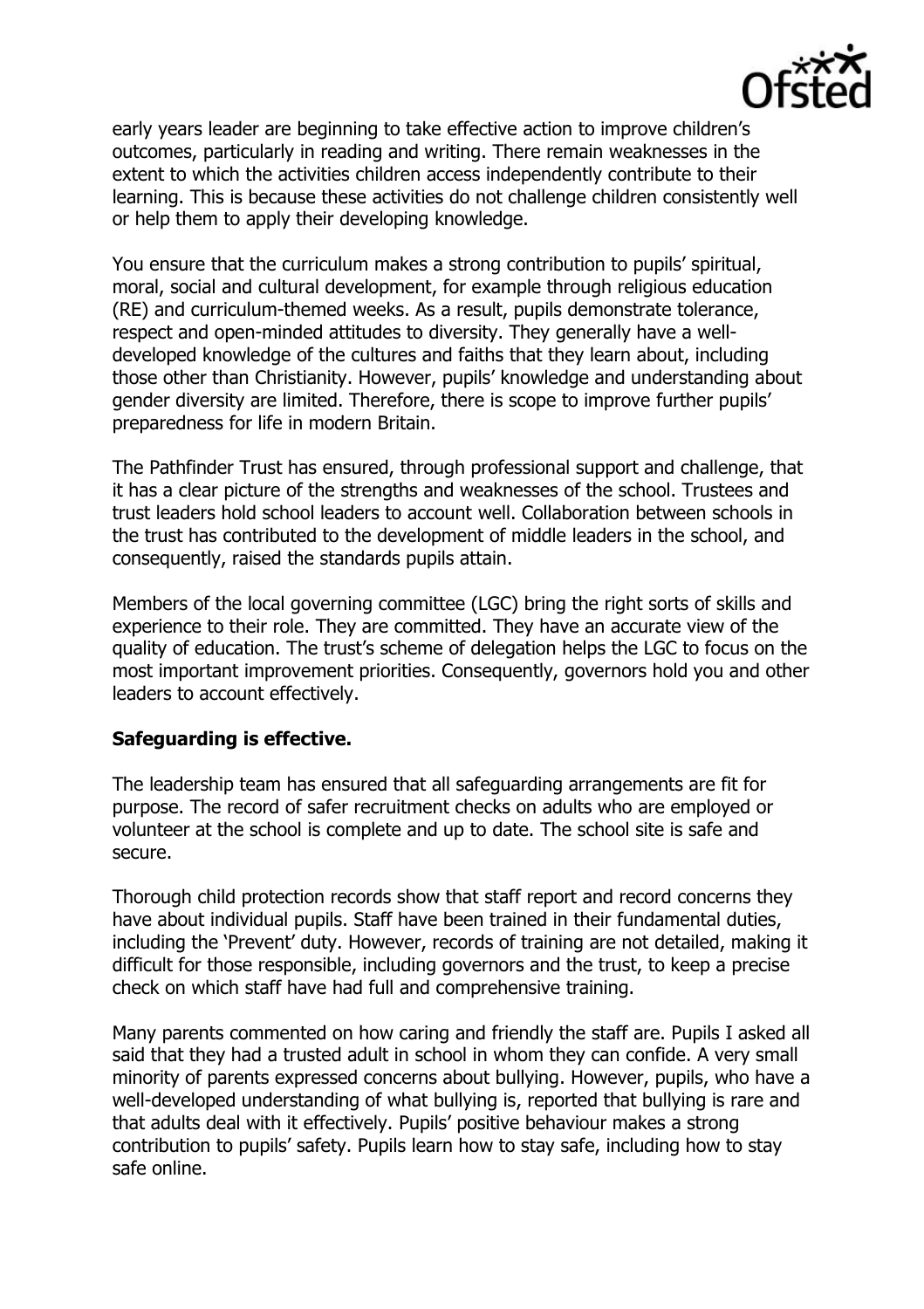

The LGC prioritises safeguarding in its discussions. Along with the trust, governors check the safeguarding arrangements meet statutory requirements.

# **Inspection findings**

- Over time, the proportion of the most able pupils reaching higher than expected standards by the end of each key stage has been inconsistent. For example, in 2017 and in 2018, the proportion of pupils achieving above-average standards in writing and mathematics by the end of key stage 2 was broadly in line with the national average. On the other hand, in reading, the figure was above the national average. Leaders are rightly aiming to help middle-prior-attaining pupils, who perhaps ought to have achieved higher standards earlier in their schooling, to make faster progress to reach a high standard by the time they leave the school.
- Teaching has improved over the last few years. Teachers set increasingly high standards for pupils to reach. Teachers ask pupils searching questions that prompt deep thinking. Pupils are expected to give full answers which they largely do with confidence. Teachers use information technology very effectively to inspire pupils. Teachers really promote the development of vocabulary which contributes well to pupils' progress in reading and writing. Teachers make effective use of resources to develop pupils' conceptual understanding in mathematics. As a result of this effective teaching, and teachers' raised expectations of what pupils ought to be able to achieve, increasing numbers of pupils are beginning to learn at greater depth and to achieve above-average standards.
- Pupils acquire knowledge in a range of subjects. They enjoy a wide variety of enjoyable enrichment activities. Art, computing, music and physical education are taught by teachers who specialise in these subjects. As a result, pupils acquire considerable knowledge and understanding in these areas of learning. However, not all subjects are planned and taught equally well in all year groups. For example, in subjects such as science, geography and RE, some work in some year groups makes superficial demands on pupils. In some classes there is more depth and challenge in the teaching of these subjects. Furthermore, the planning of some subjects does not help pupils to acquire knowledge cumulatively and progressively.
- Over the last two years, the proportion of children reaching a good level of development by the end of the early years has been a little below the national average. This is because the achievement of a few children in reading and writing has not matched their general language development and their personal, social and physical development. Furthermore, hardly any children have exceeded early learning goals. Leaders are taking steps to improve this. Signs of improvement are evident in the fact that this year a few pupils are managing to exceed writing goals. The direct teaching of groups of children is more effective than the activities children access independently. While these activities largely engage children, they do not generally challenge them well enough to apply their developing knowledge, understanding and skills.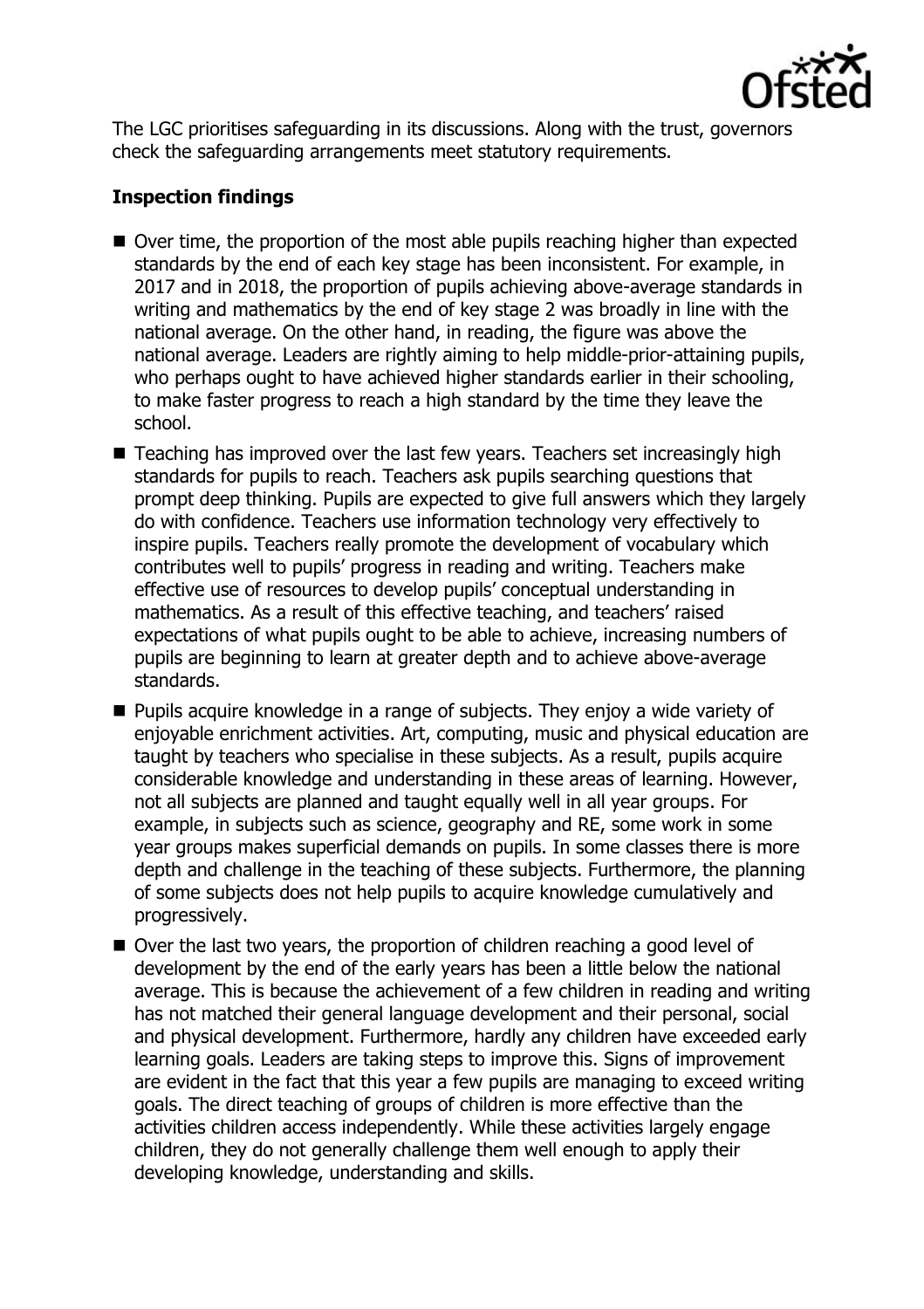

■ The school's core values are woven into the curriculum. The curriculum makes a strong contribution to pupils' spiritual, moral, social and cultural development. For example, a recent themed week helped pupils to learn about life in Africa. A visitor has taught pupils about the Islamic faith and pupils have visited a mosque. Pupils demonstrate tolerance, respect and open-minded attitudes to difference. However, missing elements from the curriculum limit pupils' understanding in some areas. For example, pupils do not learn enough about gender stereotyping and diversity. Such omissions risk undermining pupils' full preparation for life in modern Britain.

# **Next steps for the school**

Leaders and those responsible for governance should ensure that:

- more pupils achieve higher standards and greater depth in writing and mathematics by the end of key stage 1 and key stage 2
- play and exploration in the early years suitably challenge children
- the proportion of children reaching a good level of development at least reaches the national average and that a higher proportion of children exceed early learning goals
- $\blacksquare$  they carry out plans to review the foundation curriculum, carefully considering the content to include, and the sequencing of that content, so that pupils acquire knowledge cumulatively in all subjects
- pupils are supported to develop their knowledge and understanding about gender stereotypes and diversity.

I am copying this letter to the chair of the board of trustees and the chief executive officer of the multi-academy trust, the director of education for the Diocese of York, the regional schools commissioner and the director of children's services for York. This letter will be published on the Ofsted website.

Yours sincerely

Philip Riozzi **Her Majesty's Inspector**

## **Information about the inspection**

Together, you and I briefly observed teaching and learning in all classes. With the assistant headteacher we scrutinised a sample of pupils' workbooks. I held meetings with the chief executive officer and chair of the board of directors of the trust. I met with five members of the LGC, including the chair. I had a brief telephone conversation with a representative of the diocese. I also had brief conversations with a number of staff members. I examined a range of documents, including the school self-evaluation document, assessment records, notes of visits from trust representatives and external consultants, and notes of the checks that leaders make